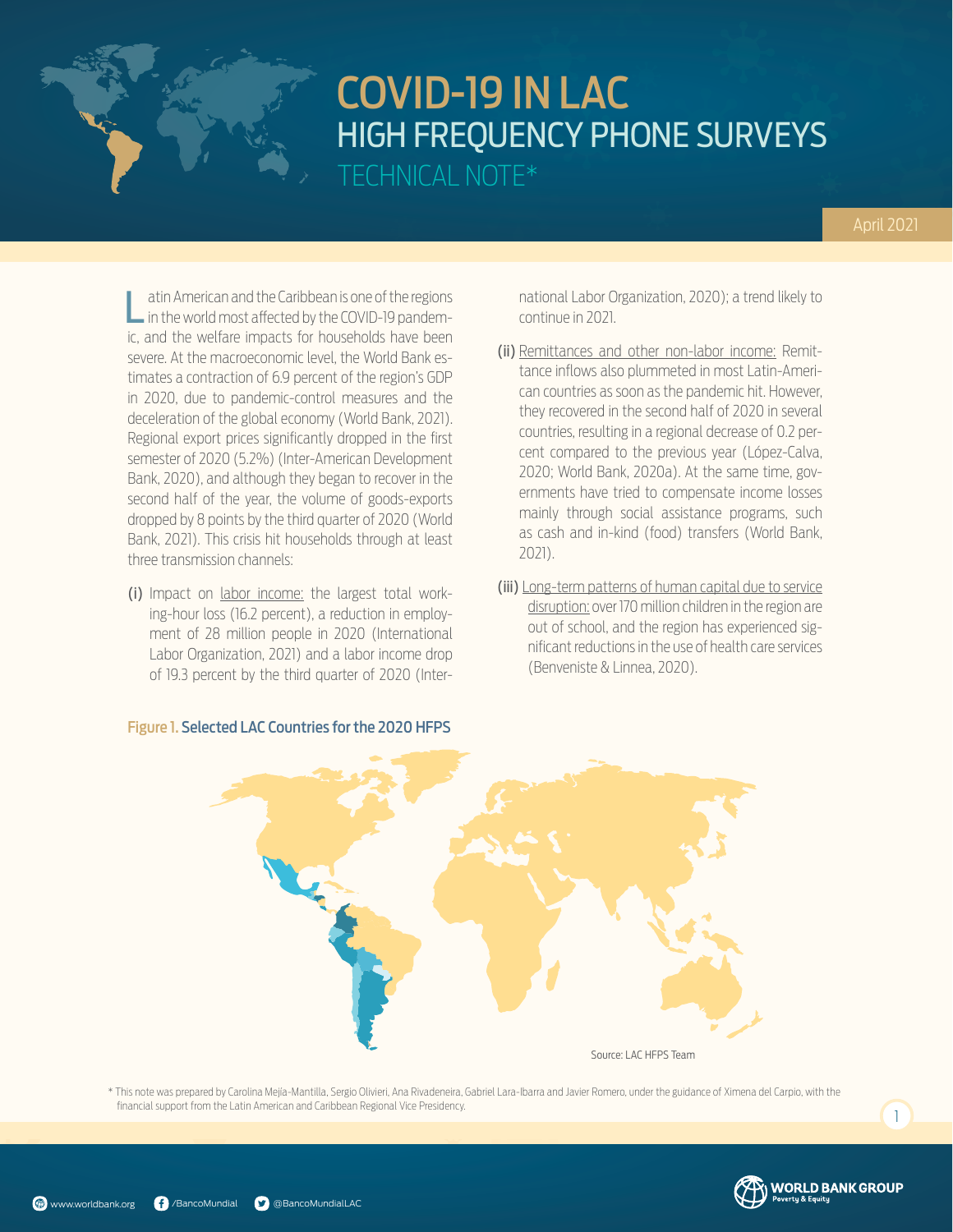In this context, the World Bank conducted a series of High-Frequency Phone Surveys (HFPS) to assess the impact of the coronavirus pandemic on the welfare of Latin American and Caribbean households. Three waves of surveys were collected between May and August 2020 in the following thirteen countries: Argentina, Bolivia, Chile, Colombia, Costa Rica, Dominican Republic, Ecuador, El Salvador, Guatemala, Honduras, Mexico, Paraguay, and Peru (Figure 1). These countries represent almost 60 percent of the total regional population (World Bank, 2020b) and depict a comprehensive outlook of the consequences of COVID-19 in terms of wellbeing.

The surveys gather information on multiple dimensions such as changes in employment and income, prevalence of food insecurity, access to health, education and financing services, coping mechanisms resulting from the lockdown, and safe-distance measures stated by governments to mitigate the spread of the disease. The surveys also inquired about households' quarantine compliance and their knowledge of the disease.

The HFPS followed a panel format over three waves of data collection for twelve countries and four waves for Ecuador (Figure 2). The first wave was conducted between May 8 and June 14, 2020, the second wave from June 5 until July 16, and the third one from July 5 until August 25, 2020. For Ecuador, the fourth wave was collected between August 15 and 25, 2020.<sup>1</sup>



### Figure 2. Data collection dates of the HFPS in 2020

Source: LAC HFPS Team

**WORLD BANK GROUP** 

1 Surveys were implemented by Opinión Pública Ecuador in Ecuador and by Sistemas Integrales in Bolivia. For the eleven remaining countries, data collection was performed by IPSOS.

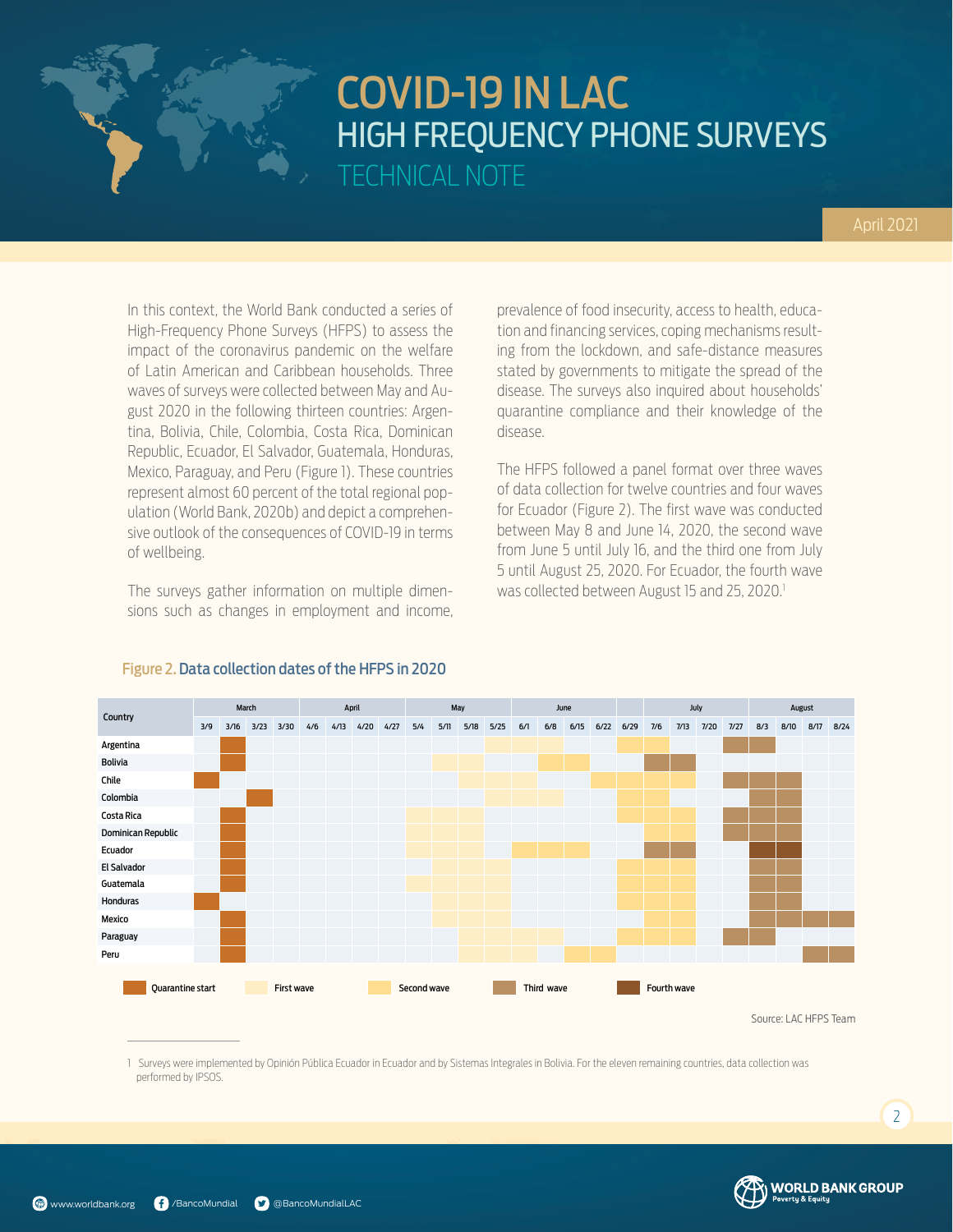Eligible respondents for the HFPS were adults 18 years old and above. Only one respondent per household was interviewed, and she answered both individual and household-level questions. The same respondent was contacted and interviewed in all waves. An average of 1,000 interviews was completed in the first wave. The following waves were affected by attrition, and average response rates declined to 73% in the second wave and 70% in the third wave (see Table 1). In the fourth wave in Ecuador, 971 households completed the interview, translating into a 79.1% retention rate. Attrition was addressed in the estimation of the survey sample weights for the second and third waves (see Sampling section below).

### Table 1. Number of completed interviews per wave

| Country            | W1    | W <sub>2</sub> | W3    |
|--------------------|-------|----------------|-------|
| Argentina          | 987   | 694            | 629   |
| <b>Bolivia</b>     | 1,075 | 670            | 711   |
| Chile              | 1,000 | 622            | 684   |
| Colombia           | 1,000 | 730            | 638   |
| Costa Rica         | 801   | 636            | 658   |
| Dominican Republic | 807   | 673            | 667   |
| Fcuador            | 1,227 | 1,027          | 853   |
| FI Salvador        | 804   | 625            | 604   |
| Guatemala          | 806   | 625            | 636   |
| Honduras           | 807   | 550            | 521   |
| Mexico             | 2,109 | 1,245          | 1,152 |
| Paraguay           | 715   | 486            | 457   |
| Peru               | 1.000 | 841            | 821   |

Survey estimates for each country are representative of households with a landline and households for which at least one member has a cellphone. Similarly, the survey is representative of individuals of 18 years of age or above who have an active cellphone number or a landline at home. When comparing the HPFS sample to nationally representative samples from official surveys (restricted to those with access to landline and cellphone when possible2 ), we observe that the gender composition is similar but individuals in the HFPS sample are more educated (larger proportion of people with tertiary education or higher), more likely to reside in urban areas and slightly younger. These differences are partially explained by the fact that phone surveys are not strictly comparable to face-to-face surveys, due to phone coverage and non-response biases.

## **Ouestionnaires**

The questionnaire for the first wave followed closely the World Bank's HFPS Global Core Questionnaire but had some critical variations. There were also some modifications in the subsequent waves, as shown in Table 2. All questionnaires are available in Spanish.

Source: LAC HFPS Team

2 Only in 2 countries was this not possible. Note that household surveys used for this comparability exercise lag almost two years with the HFPS. However, individual characteristics compared are mostly structural and are not expected to be affected by this difference.



3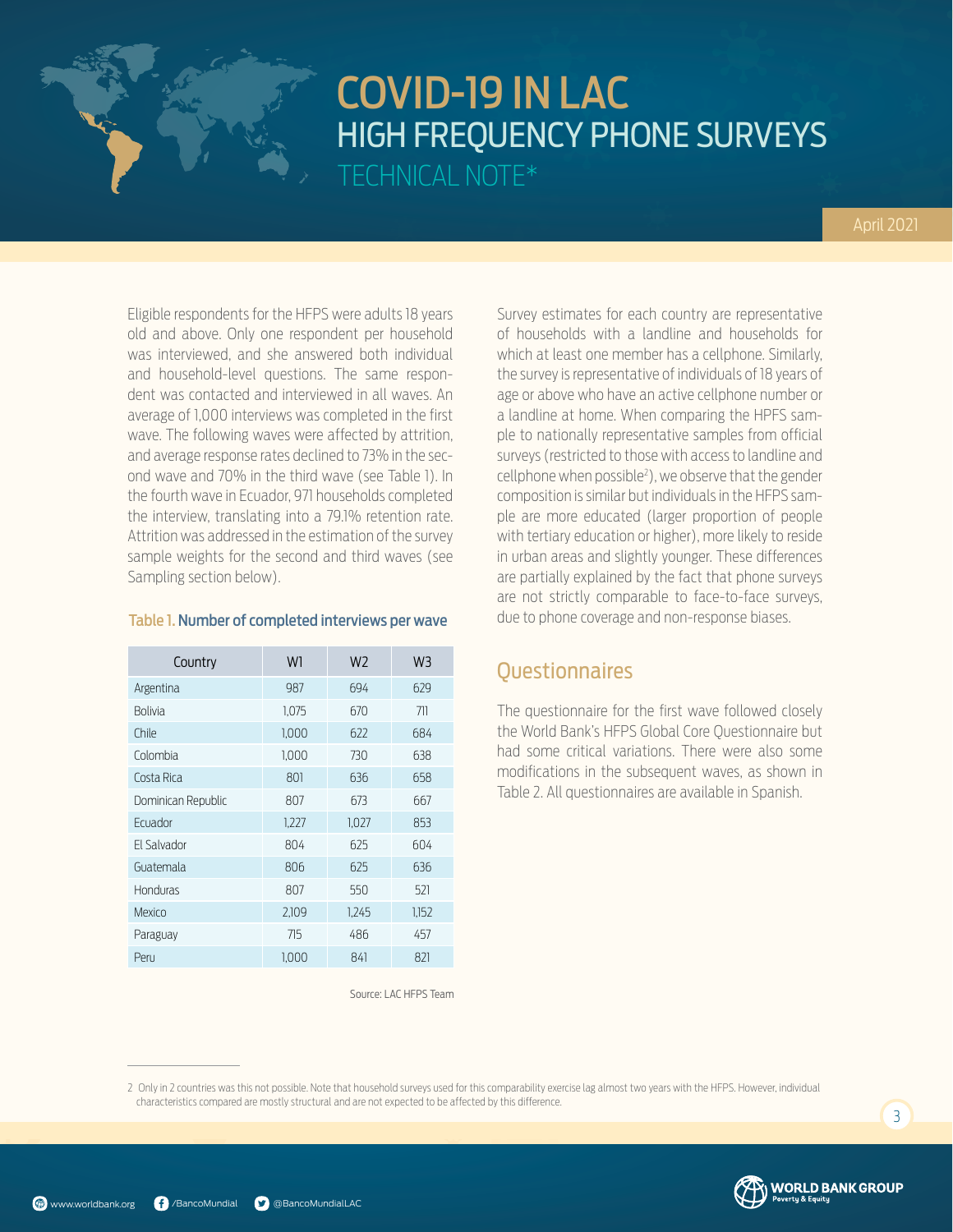

## Table 2. Topics covered in the LAC COVID-19 HFPS

| No.            | Modules              | Description (based on Wave 1)                                                                                                                                                                                                                      | WAVE <sub>1</sub>                                                        | WAVE 2                                                                                      | WAVE <sub>3</sub>                                                                                                                           |
|----------------|----------------------|----------------------------------------------------------------------------------------------------------------------------------------------------------------------------------------------------------------------------------------------------|--------------------------------------------------------------------------|---------------------------------------------------------------------------------------------|---------------------------------------------------------------------------------------------------------------------------------------------|
| $\mathbf{1}$   | Knowledge            | Questions about the propagation of COVID-19, preventive<br>measures, and satisfaction with government actions.                                                                                                                                     | 7 questions                                                              | Not included.                                                                               | Not included.                                                                                                                               |
| $\overline{2}$ | Behavior             | Questions on quarantine compliance, reasons for non-com-<br>pliance and adoption of other recommendations to prevent<br>infection.                                                                                                                 | 9 questions                                                              | 7 questions.<br>No relevant changes.                                                        | 7 questions.<br>No relevant changes.                                                                                                        |
| 3              | Access               | Information on access to staple foods, medical assistance and<br>medicines, banks and ATMs. For households with school-age<br>children, questions about homeschooling activities.                                                                  | 21 questions                                                             | 21 questions.<br>No relevant changes.                                                       | 21 avestions.<br>No relevant changes.                                                                                                       |
| 4              | Employment           | Ouestions about the respondent to assess current and pre<br>pandemic employment status, type, industry. Family business<br>and agricultural activities of respondent.                                                                              | 21 questions                                                             | 30 avestions.<br>Additional questions<br>to assess changes<br>compared to previous<br>wave. | 30 questions.<br>Questions on changes compared to wave 1.<br>A question on job search is also added.                                        |
| 5              | Income loss          | Questions to assess changes in income of different sources:<br>labor (wage, self-employed or agricultural work), non-labor<br>(remittances, unemployment insurance, government trans-<br>fers, pensions, other private transfers).                 | 3 questions with<br>14 sub-questions<br>for each income<br>source.       | Not included                                                                                | 4 avestions.<br>Additional questions to ask for new sources<br>of income since wave 1.                                                      |
| 6              | Food<br>insecurity   | Ouestions based on Food and Agriculture Organization Food<br>Insecurity Experience Scale for the household.                                                                                                                                        | 4 questions                                                              | 4 questions.<br>No relevant changes.                                                        | 4 questions.<br>No relevant changes.                                                                                                        |
| $\overline{7}$ | Concerns             | Questions on respondents' perception about the impact<br>of COVID-19 on household finances and their own or their<br>family's health.                                                                                                              | 2 questions                                                              | 2 questions.<br>No relevant changes.                                                        | 2 avestions.<br>No relevant changes.                                                                                                        |
| 8              | Coping               | Information about shocks households might have experienced<br>and their coping mechanisms. Shocks comprise job loss or<br>business closures, theft, price increases, illness or death of<br>income recipients, excessive health expenses.          | 2 questions with<br>9 sub-questions<br>for different<br>types of shocks. | Not included.                                                                               | 2 questions.<br>No relevant changes.                                                                                                        |
| 9              | Safety nets          | Questions to assess coverage of both private and government<br>in-kind and cash transfers since the beginning of quarantine<br>measures. It includes a question on country-specific COVID-19<br>emergency and other important government programs. | 7 questions                                                              | 6 questions.<br>Country-specific<br>emergency programs<br>not included in this<br>wave.     | 10 questions.<br>Additional questions ask about applying for<br>government programs.                                                        |
| 10             | Basic<br>information | General household characteristics such as: size, location and<br>area, number of rooms and access to internet. Respondent<br>characteristics: sex, education level, age.                                                                           | 12 questions                                                             | 6 questions<br>Update household<br>information if the<br>respondent moved.                  | 8 avestions.<br>Update household information if the respon-<br>dent moved. Questions on home ownership<br>and ability to pay rent are added |
| $\mathbf{1}$   | Governance           | Questions about trust on governments capacity to handle the<br>COVID-19 crisis and about equality of access to public medical<br>services and economic assistance.                                                                                 | Not included                                                             | Not included                                                                                | 3 questions                                                                                                                                 |

Source: LAC HFPS Team



4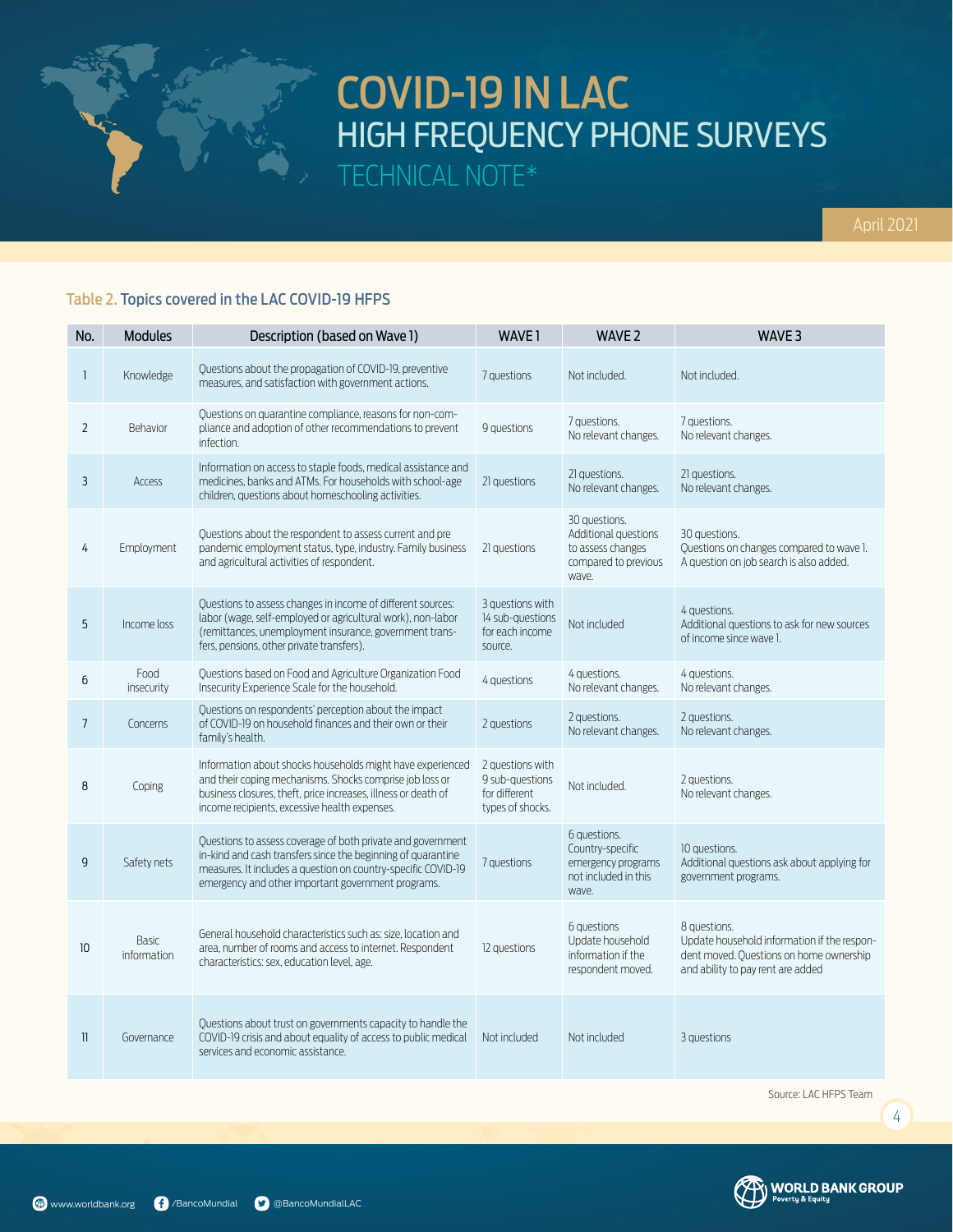## Sampling3

The sample is based on a dual frame of cellphone and landline numbers generated through a Random Digit Dialing (RDD) process. The RDD methodology produces all possible phone numbers in the country under the national phone numbering plan and draws a random sample of numbers. This method ensures coverage of all landline and cellphone numbers active at the time of the survey.

In the first phase, a large sample was selected in both frames, with an allocation ranging from 0 percent landlines and 100 percent cellphones, to 20 percent landlines and 80 percent cellphones. The landline frame was geographically stratified by first-level administrative unit (department, province or state), and the sample of landlines was selected with a proportionate allocation among strata. Geographic proportionate stratification was also done for cellphones in Argentina, Bolivia and Mexico, where cellphone numbers are linked to the area where they were issued. It is important to underline that the HFPS sample design allows for obtaining precise estimates only at country level.

The first-phase samples of landline and cellphone numbers were then screened through an automated process to identify the active numbers. These were then cross-checked with business registries to identify business numbers not eligible for the survey.

A smaller second-phase sample was selected from the active non-business numbers from the first-phase sample and was delivered to the country survey teams to be called by the enumerators. The reason for selecting a second-phase sample was that delivering a large first-phase sample of active numbers to the country teams at once could facilitate the "misuse" of the sample, raise non-response rates, and increase potential non-response biases.4

The HFPS has two sampling units: households and individuals. Sampling weights were computed for each unit and should be used accordingly to obtain estimates of interest for each unit. The estimation of weights involves four steps:

- 1. Calculation of the inclusion probabilities of landline and cellphone numbers.
- 2. Computation of base weights for households and individuals.
- 3. Adjustment for non-response
- 4. Calibration of individual and household weights, using external data from official sources (adjusted by the national phone coverage).

Note that household and individual weights were adjusted for attrition in the second and third HFPS waves.





<sup>3</sup> A detailed description of sampling and weighing is presented in Flores Cruz, Ramiro. 2020. *COVID-19 High-Frequency Survey (HFS) in Latin American Countries Technical Note: Sampling Design, Weighting and Estimation.* Mimeo. Available upon request.

<sup>4</sup> For Ecuador, the dual sampling frame was different: a part of the sample came from the active phone numbers collected in the 2019 Survey for Venezuelan Migrants and Host Communities in Ecuador (EPEC). The sample was completed with phone numbers using RDD and the methodology explained above. To know more about the sampling methodology for the 2019 EPEC Survey, refer to: Muñoz, Juan; Muñoz, Jose; Olivieri, Sergio. 2020. *Big Data for Sampling Design: The Venezuelan Migration Crisis in Ecuador.* Policy Research Working Paper No. 9329. World Bank, Washington, DC. Available at: https://openknowledge.worldbank.org/ handle/10986/34175 License: CC BY 3.0 IGO.